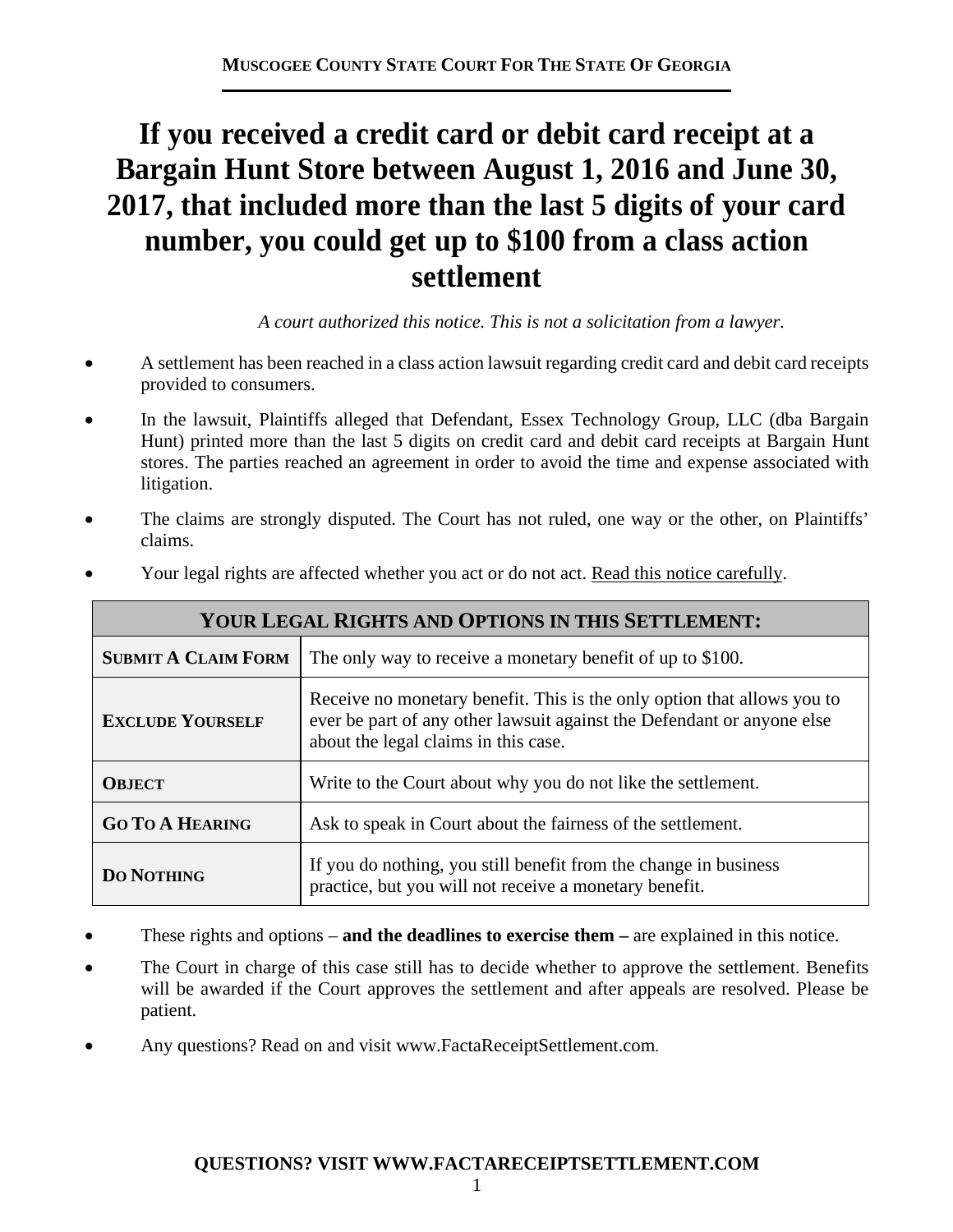# **WHAT THIS NOTICE CONTAINS**

| 1.  |                                                                                       |  |
|-----|---------------------------------------------------------------------------------------|--|
| 2.  |                                                                                       |  |
| 3.  |                                                                                       |  |
| 4.  |                                                                                       |  |
|     |                                                                                       |  |
| 5.  |                                                                                       |  |
|     |                                                                                       |  |
| 6.  |                                                                                       |  |
|     |                                                                                       |  |
| 7.  |                                                                                       |  |
| 8.  |                                                                                       |  |
| 9.  |                                                                                       |  |
|     |                                                                                       |  |
| 10. |                                                                                       |  |
| 11. | If I do not exclude myself, can I sue the Defendant or anyone else for the same thing |  |
| 12. |                                                                                       |  |
|     |                                                                                       |  |
| 13. |                                                                                       |  |
| 14. |                                                                                       |  |
|     |                                                                                       |  |
| 15. |                                                                                       |  |
| 16. |                                                                                       |  |
|     |                                                                                       |  |
| 17. |                                                                                       |  |
| 18. |                                                                                       |  |
| 19. |                                                                                       |  |
|     |                                                                                       |  |
| 20. |                                                                                       |  |
|     |                                                                                       |  |
| 21. |                                                                                       |  |
| 22. |                                                                                       |  |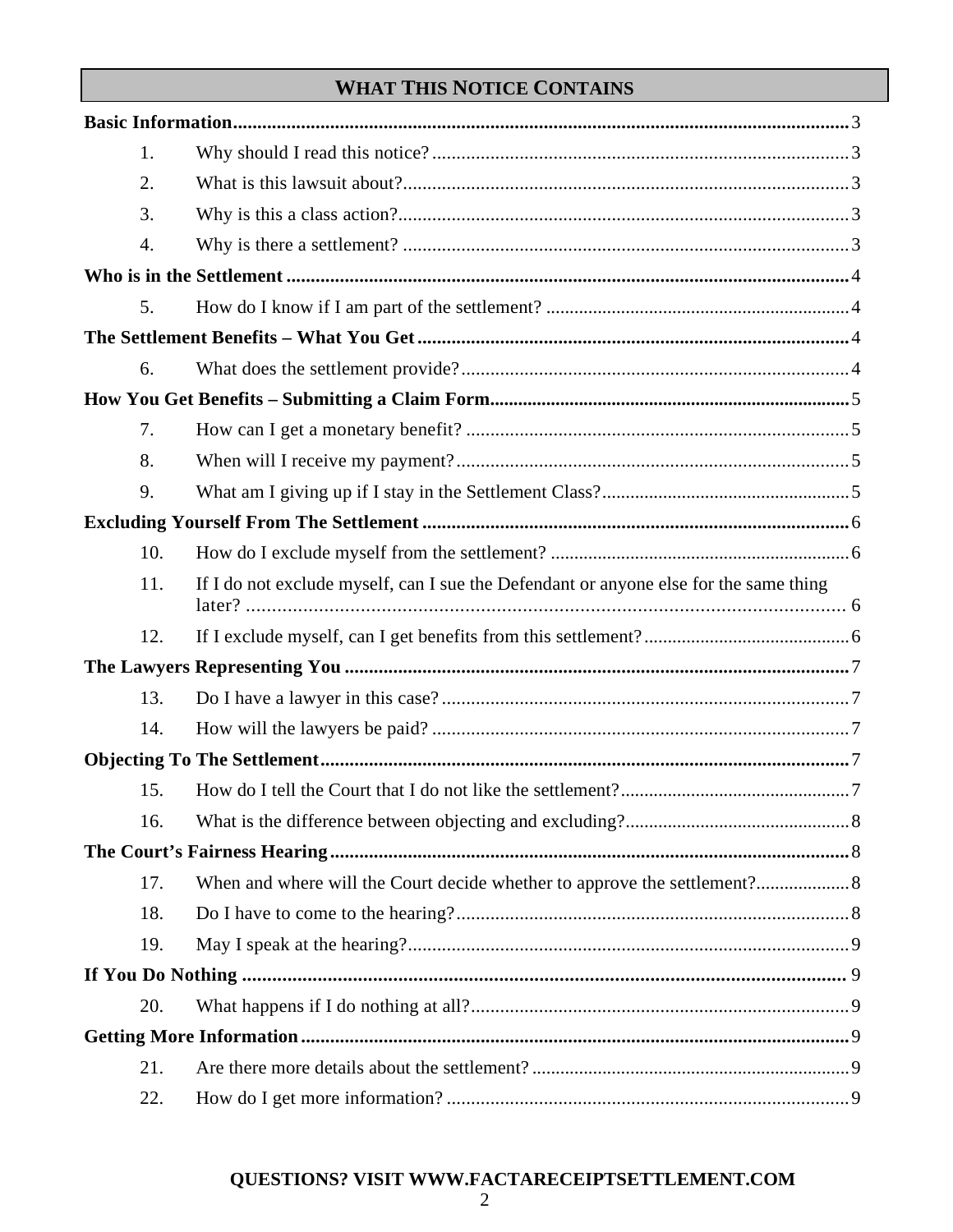## **BASIC INFORMATION**

#### **1. Why should I read this notice?**

If you received a credit card or debit card receipt from a Bargain Hunt Store between August 1, 2016 and June 30, 2017 that had more than the last 5 digits of your card number, you have a right to know about a proposed settlement of a class action lawsuit and your options. The Muscogee County State Court of the State of Georgia has preliminarily approved the proposed settlement.

If the Court grants final approval to the settlement, and after any appeals are resolved, an administrator appointed by the Court will determine the benefits under the settlement. The settlement website will provide updates regarding the progress of the settlement.

This notice explains the lawsuit, the settlement, your legal rights, what benefits are available, who is eligible for them, and how to get them.

The case is known as *Nowe, et al. v. Essex Technology Group, LLC*, Case No. SC 2020 CV 694. The persons who sued, Brian Nowe and Mary Allen Wilson Tondee, are called the Plaintiffs, and the company they sued, Essex Technology Group, LLC (dba Bargain Hunt), is called the Defendant.

#### **2. What is this lawsuit about?**

This lawsuit alleges that customers who used a credit card or debit card to make a purchase or other transaction at Bargain Hunt stores were provided with electronically-printed customer receipts which had more than the last five digits of their credit card number or debit card number printed on the receipt. The parties reached an agreement to avoid the time and expense associated with further litigation.

#### **3. Why is this a class action?**

In a class action, one or more people called a class representative (in this case Brian Nowe and Mary Allen Wilson Tondee) sue on behalf of people who have similar claims. All of these people are a class or class members. One court resolves the issues for all class members, except for those who exclude themselves from the class. A judge in the Muscogee County State Court in Georgia is overseeing this class action.

#### **4. Why is there a settlement?**

The Court did not decide in favor of Plaintiffs or Defendant. Instead, both sides agreed to a settlement. That way, they avoid the time and expense of going to trial. The settlement class representatives and their attorneys think the settlement is best for everyone because it provides an appropriate recovery now while avoiding the risk, expense, and delay of pursuing the case through trial and any appeals.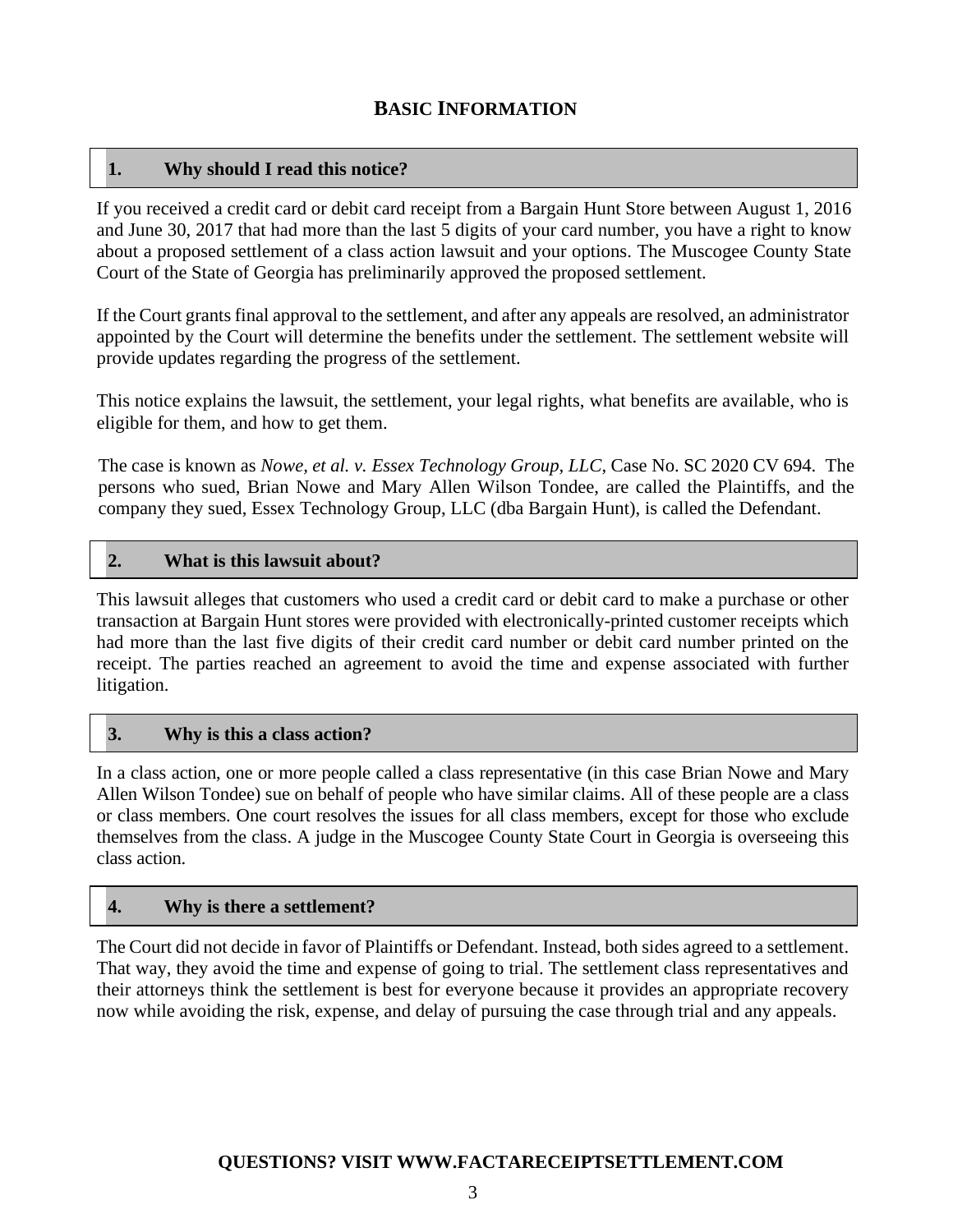### **WHO IS IN THE SETTLEMENT**

#### **5. How do I know if I am part of the settlement?**

The Court preliminarily decided that everyone who fits the following description is a settlement class member:

All consumers who, at any time between August 1, 2016 and June 30, 2017, were provided an electronically-printed receipt with more than the last 5 digits of a credit card or debit card at the point of a sale or transaction at any Bargain Hunt store. Excluded from the Settlement Class are: (1) all Persons who properly and timely opt out pursuant to the Settlement Agreement; and (2) the judge to whom this Action is assigned and any member of his or her immediate family.

## **THE SETTLEMENT BENEFITS – WHAT YOU GET**

#### **6. What does the settlement provide?**

If approved, the proposed settlement will provide for a change of conduct by Defendant as well as up to \$2,000,000 for notice/administration costs, Settlement Class Representative payments, monetary benefits to settlement class members who submit a timely and valid claim, and fees and costs for the lawyers who represented the settlement class. More specifically:

- A Court-appointed administrator will receive compensation to implement a class notice program and to assist in the processing of claims submitted by settlement class members.
- Settlement class members who submit timely and complete claim forms will receive a monetary benefit of up to \$100 based on the number of approved claims.
- In the event the total monetary benefits awarded to settlement class members who submit valid and timely claims is less than \$200,000, the remainder (less any amount of settlement administrator costs in excess of \$185,000) shall be distributed to one or more non-profit organizations approved by the Court. In the event that the total amount of the settlement administrator costs are less than \$185,000, the remainder shall be added to the \$200,000 floor referenced in this paragraph.
- Subject to Court approval, the Settlement Class Representatives may receive service payments of up to \$5,000 each for their time and effort acting as Settlement Class Representatives and for their willingness to bring this litigation on behalf of other consumers.
- Subject to Court approval, the Court may award fees and costs for the lawyers who represented the settlement class as explained further in response to question number 14, below. Defendant has stopped printing more than the last 5 digits of the credit card and debit card on receipts and has implemented or will implement appropriate steps, practices, and a written company policy to ensure that all Bargain Hunt stores will remain in compliance with the Fair and Accurate Credit Transactions Act in the future.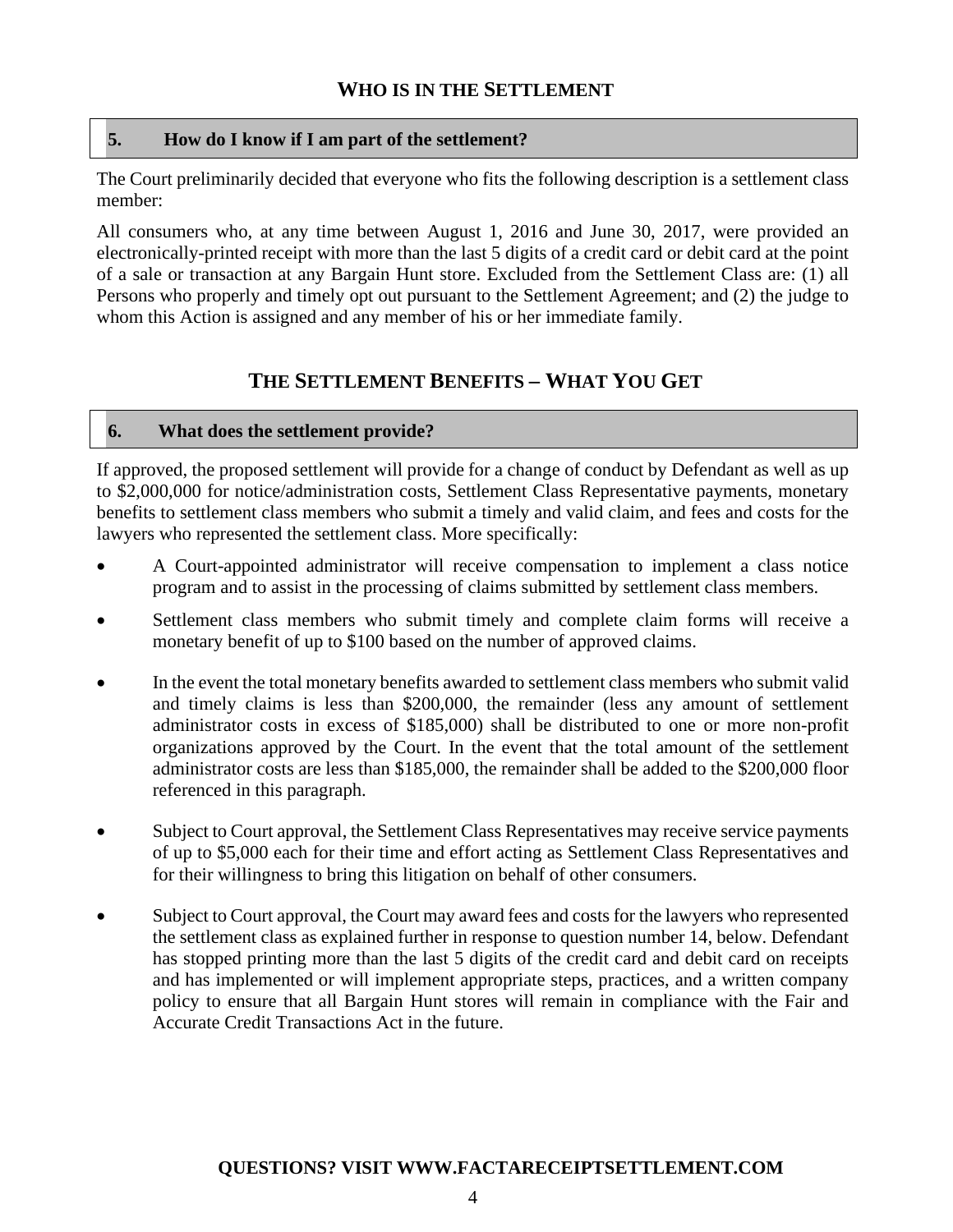## **HOW YOU GET BENEFITS – SUBMITTING A CLAIM FORM**

#### **7. How can I get a monetary benefit?**

To qualify for a monetary benefit of up to \$100 under the settlement, you must submit a claim form. You can obtain a claim form on the Internet at www.FactaReceiptSettlement.com. Read the instructions carefully and submit the claim form no later than March 22, 2021. Please check www.FactaReceiptSettlement.com for updates.

#### **8. When will I receive my payment?**

The parties will request a Fairness Hearing before the Honorable Judge Andy Prather, Division 2, on April 1, 2021, at 10:00 a.m. to decide whether to approve the settlement and to award attorneys' fees and expenses to the Settlement Class Counsel appointed by the Court, plus Settlement Class Representative incentive awards. If the hearing date/location changes, the updated information will be posted on the settlement website. If the Court approves the settlement, there may be appeals. It is always uncertain whether these appeals can be resolved, and resolving them can take one year or more. The settlement website will keep you informed of the progress of the settlement. Please be patient. If total costs of the settlement would exceed \$2,000,000, the monetary benefits to approved claimants shall be reduced pro rata.

#### **9. What am I giving up if I stay in the Settlement Class?**

Unless you exclude yourself, you will remain a settlement class member. This means that you cannot sue, continue to sue, or be part of any other lawsuit against the Defendant (see question no. 11 below) or anyone else about the legal issues in this case. If you stay in the settlement class, all of the Court's orders will apply to you and legally bind you. The entirety of the release as set forth in the settlement agreement is as follows: Except for the obligations and rights created by the settlement agreement, the Releasing Parties hereby release and absolutely and forever discharge Defendant and all Released Parties from any and all Settled Claims. "Releasing Parties" means and refers to the Settlement Class and its members, and any other Persons or entities claiming by or through the Settlement Class, including agents, attorneys, partners, joint venturers, affiliates, predecessors, successors, spouses, heirs, assigns, insurers, in their capacities as such. "Released Parties" means and refers to Defendant and all other Persons. "Persons" means and refers to any individual, proprietorship, corporation, partnership, association, trustee, unincorporated association, or any other type of legal entity. "Settled Claims" means and refers to any claim, liability, right, demand, suit, matter, obligation, lien, damage, punitive damage, exemplary damage, penalty, loss, cost, expense, debt, action, or cause of action, of every kind and/or nature whatsoever whether now known or unknown, suspected or unsuspected, asserted or unasserted, latent or patent, which any Releasing Party now has, or at any time ever had, regardless of legal theory or type or amount of relief or damages claimed, which: (1) in any way arises out of or is based on a Bargain Hunt store printing more than the last 5 digits of a credit card or debit card number upon any receipt provided to the cardholder at the point of sale or transaction between August 1, 2016 and June 30, 2017 and/or (2) is asserted in and based on the factual allegations in the Complaint filed in this Action.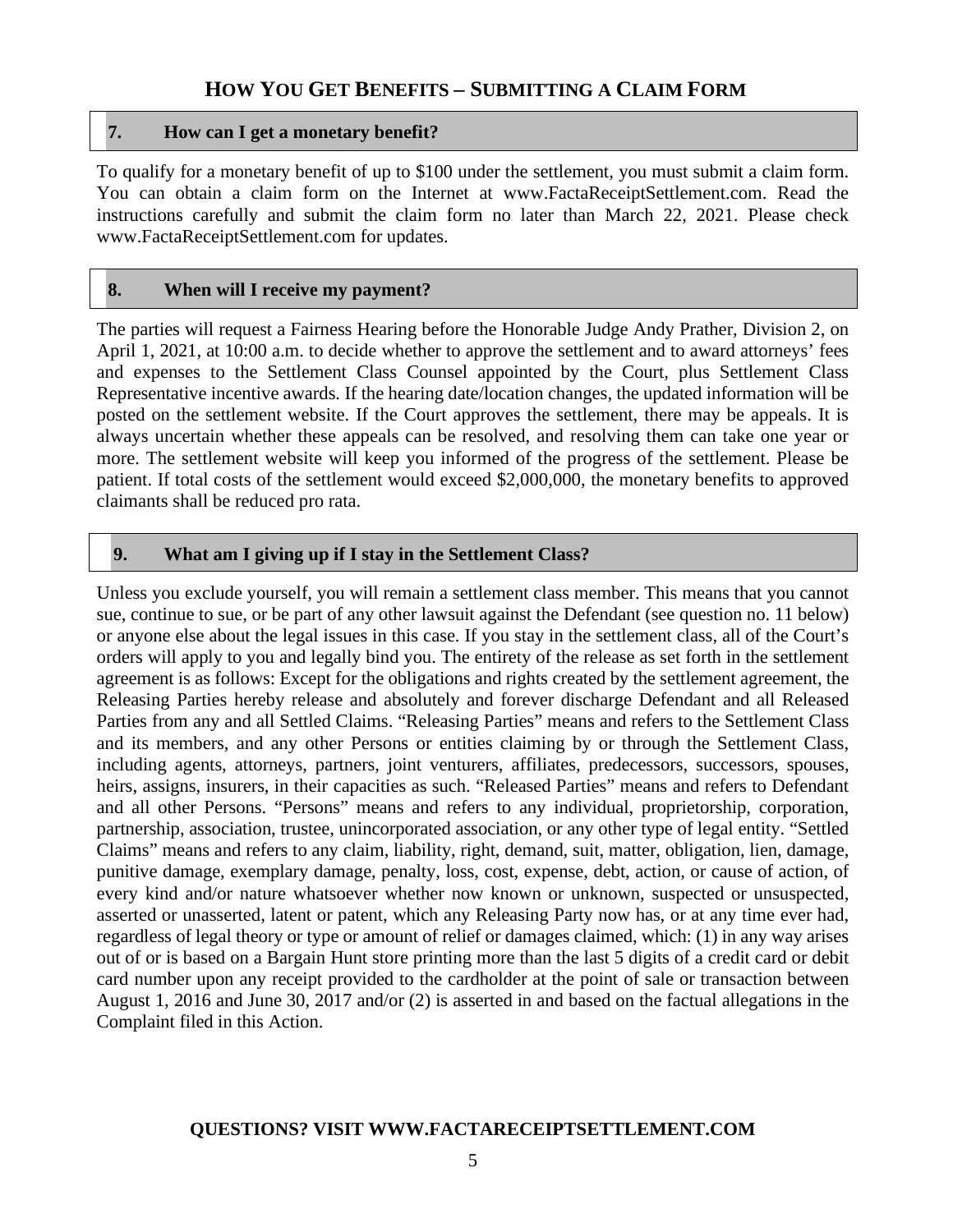## **EXCLUDING YOURSELF FROM THE SETTLEMENT**

If you do not want any benefits from this settlement, but you want keep the right to sue or continue to sue the Defendant or anyone else on your own about the legal issues in this case, then you must take steps to get out. This is called "excluding" yourself – or is sometimes referred to as "opting out" of the settlement class. Defendant may withdraw from and terminate the settlement if a certain number of putative class members exclude themselves.

#### **10. How do I exclude myself from the settlement?**

To exclude yourself from the settlement, you must submit a letter by mail saying that you want to be excluded from the settlement class in *Nowe, et al. v. Essex Technology Group,LLC (Bargain Hunt),–* Case No. SC 2020 CV 694*.* Be sure to include your name, address, telephone number, and your signature. You must mail your exclusion request so that it is postmarked no later than February 5, 2021, to:

> Bargain Hunt Settlement c/o Settlement Administrator PO Box 42546 Philadelphia, PA 19101-2546

You cannot exclude yourself by phone or by e-mail. If you mail an exclusion request by the deadline, you will not be able to request a settlement payment and you cannot object to the settlement. You will not be legally bound by anything that happens in this lawsuit. You may be able to sue (or continue to sue) the Defendant in the future.

#### **11. If I do not exclude myself, can I sue the Defendant or anyone else for the same thing later?**

No. Unless you exclude yourself, you give up the right to sue the Defendant or anyone else for the claims resolved by this settlement.

You must exclude yourself from the settlement class to participate in any litigation against the Defendant or anyone else regarding the claims resolved by this settlement. Remember, the exclusion deadline is February 5, 2021.

#### **12. If I exclude myself, can I get benefits from this settlement?**

No. If you exclude yourself, do not send in a claim form to ask for any benefits. But, you may sue, continue to sue, or be part of a different lawsuit.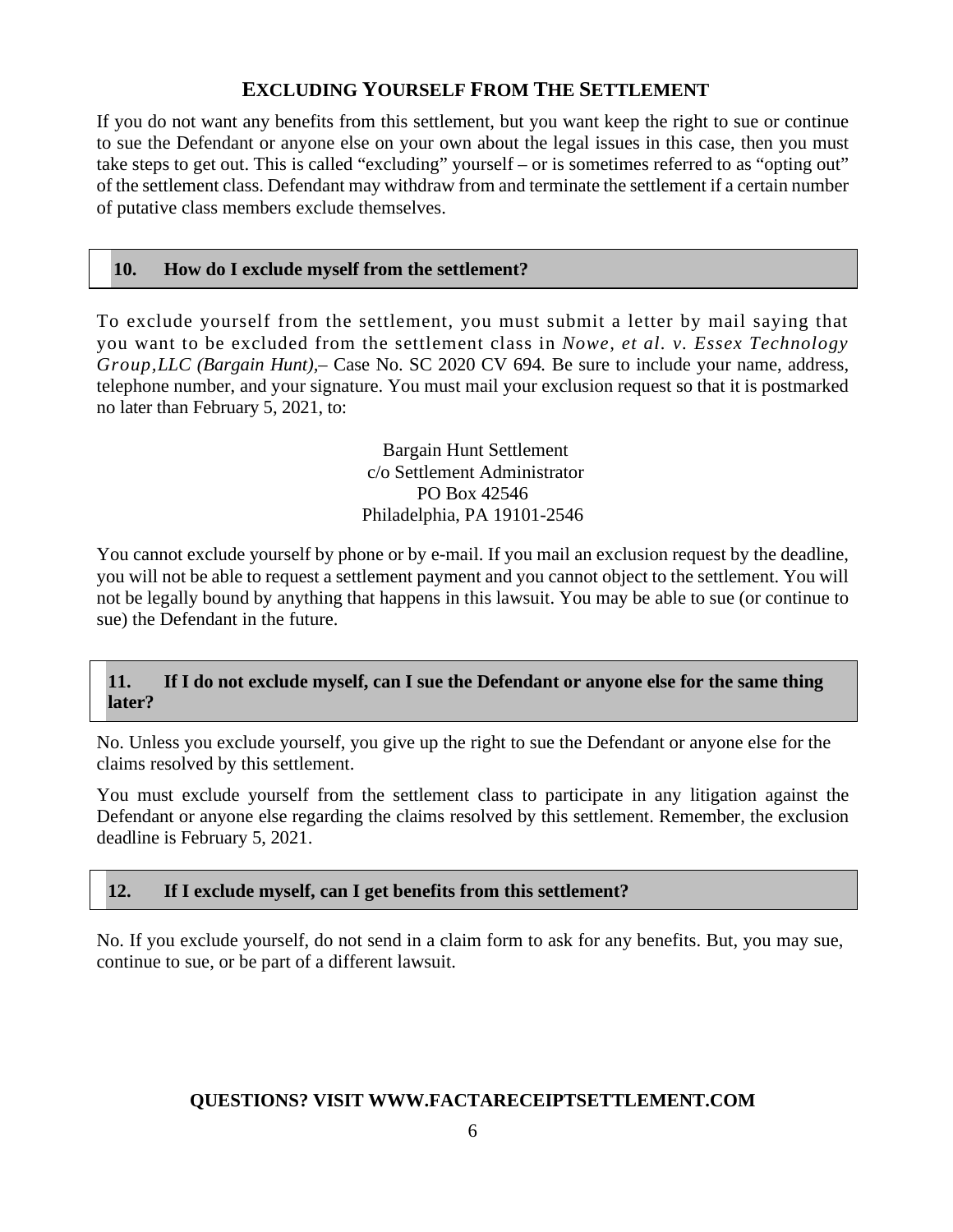## **THE LAWYERS REPRESENTING YOU**

#### **13. Do I have a lawyer in this case?**

Charles Austin Gower, Jr. and Shaun Patrick O'Hara of Charles A. Gower PC, Chant Yedalian of Chant & Company A Professional Law Corporation, and William Dixon James of Wm. Dixon James, P.C. represent you and other class members. The lawyers are called "Settlement Class Counsel." You will not be charged for these lawyers. If you want to be represented by your own lawyer, you may hire one at your own expense.

#### **14. How will the lawyers be paid?**

Settlement Class Counsel will ask the Court for an award of attorneys' fees of up to \$666,667 and costs up to \$15,000. The Court may award less than these amounts.

#### **OBJECTING TO THE SETTLEMENT**

You can tell the Court that you do not agree with the settlement or some part of it.

#### **15. How do I tell the Court that I do not like the settlement?**

If you are a class member, you can object to the settlement if you do not like any part of it. You can give reasons why you think the Court should not approve it. The Court will consider your views.

To be effective, any such objection must be in writing, mailed to the settlement administrator with a timely postmark, and include: (1) a reference at the beginning to this matter, *Nowe, et al. v. Essex Technology Group, LLC*, Case No. SC 2020 CV 694; (2) the objector's full name, address, and telephone number, and, if available, email address; (3) proof of settlement class membership consisting of the original or a copy of either (i) a customer receipt containing more than the last 5 digits of his or her credit or debit card showing that he or she made a transaction at a Bargain Hunt store between August 1, 2016 and June 30, 2017, or (ii) a credit or debit card statement showing that he or she made a transaction at a Bargain Hunt store between August 1, 2016 and June 30, 2017; (4) a written statement of all grounds for the objection, accompanied by any legal support for such objection; (5) copies of any papers, briefs, or other documents upon which the objection is based; (6) a list of all persons who will be called to testify in support of the objection; (7) a statement of whether the objector intends to appear at the fairness hearing; if the objector intends to appear at the fairness hearing through counsel, the objection must also state the identity of all attorneys representing the objector who will appear at the fairness hearing; (8) regarding any counsel who represents the objector or has a financial interest in the objection: (i) a list of cases in which the objector's counsel and/or counsel's law firm have objected to a class action settlement within the preceding five years, and (ii) a copy of any orders concerning a ruling upon counsel's or the firm's prior objections that were issued by the trial and/or appellate courts in each listed case; (9) a statement by the objector under oath that: (i) he or she has read the objection in its entirety, (ii) he or she is a member of the settlement class, (iii) states the number of times in which the objector has objected to a class action settlement within the five years preceding the date that the objector files the objection, (iv) identifies the caption of each case in which the objector has made such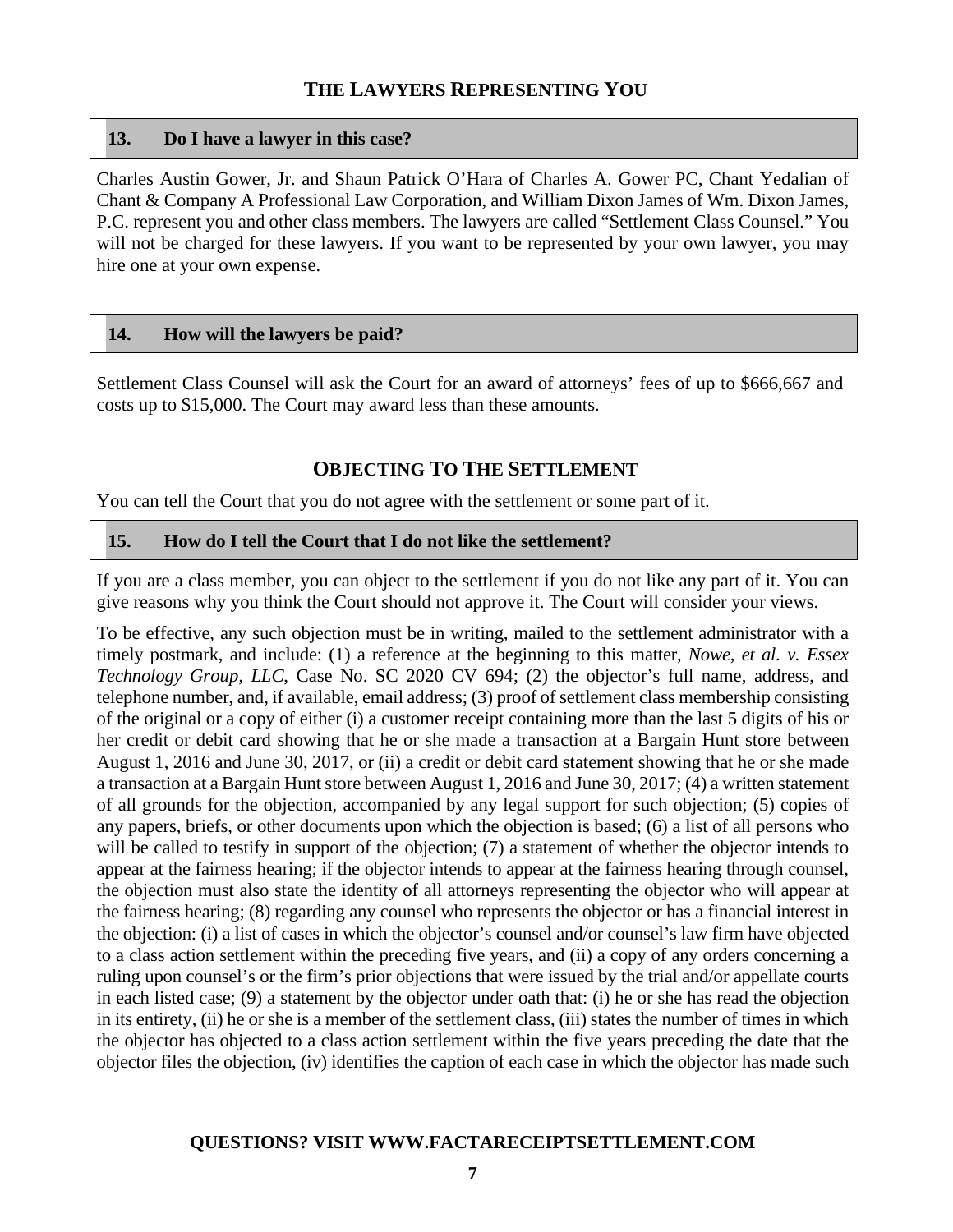objection, and (v) authenticates any orders concerning a ruling upon the objector's prior such objections that were issued by the trial and/or appellate courts in each listed case, attaching such orders to the statement. Any class member who fails to timely file and serve a written objection containing all of the information listed in the items (1) through (9) of this paragraph, including notice of his/her intent to appear at the Final Approval Hearing (fairness hearing), shall not be permitted to object to the settlement and shall be foreclosed from seeking any review of the settlement or the terms of the settlement agreement by any means, including, but not limited to, an appeal. Any class member who submits a timely written objection shall consent to deposition at the request of Settlement Class Counsel or Defendant's counsel, to occur at least 5 days prior to the Final Approval Hearing (fairness hearing). To be timely, objections must be mailed to the settlement administrator by no later than **February 5, 2021,**  at the address provided in this notice.

#### **16. What is the difference between objecting and excluding?**

Objecting is simply telling the Court that you do not like something about the settlement. You can object only if you stay in the settlement class. Excluding yourself is telling the Court that you do not want to be part of the settlement class. If you exclude yourself, you have no basis to object because the case no longer affects you.

## **THE COURT'S FAIRNESS HEARING**

The Parties will request a Fairness Hearing before the Honorable Judge Andy Prather to decide whether to approve the settlement. You may attend and you may ask to speak, but you do not have to.

#### **17. When and where will the Court decide whether to approve the settlement?**

The parties will request a Fairness Hearing before the Honorable Judge Andy Prather, Division 2, on April 1, 2021, at 10:00 a.m. to decide whether to approve the settlement and to award attorneys' fees and expenses to the Settlement Class Counsel appointed by the Court, plus Settlement Class Representative incentive awards. If the hearing date/location changes, the updated information will be posted on the settlement website. At this hearing, the Court will consider whether the settlement is fair, reasonable, and adequate. If there are objections, the Court will consider them. The Court will listen to people who have asked to speak at the hearing. The Court may also decide how much to pay Settlement Class Counsel and the class representatives. After the hearing, the Court will decide whether to approve the settlement. We do not know how long these decisions will take.

#### **18. Do I have to come to the hearing?**

No. Settlement Class Counsel will answer any questions from the Court regarding the settlement. However, you are welcome to come at your own expense. If you send an objection, you do not have to come to Court to talk about it. As long as you mailed your written objection on time, the Court will consider it. You may also pay your own lawyer to attend, but it is not necessary.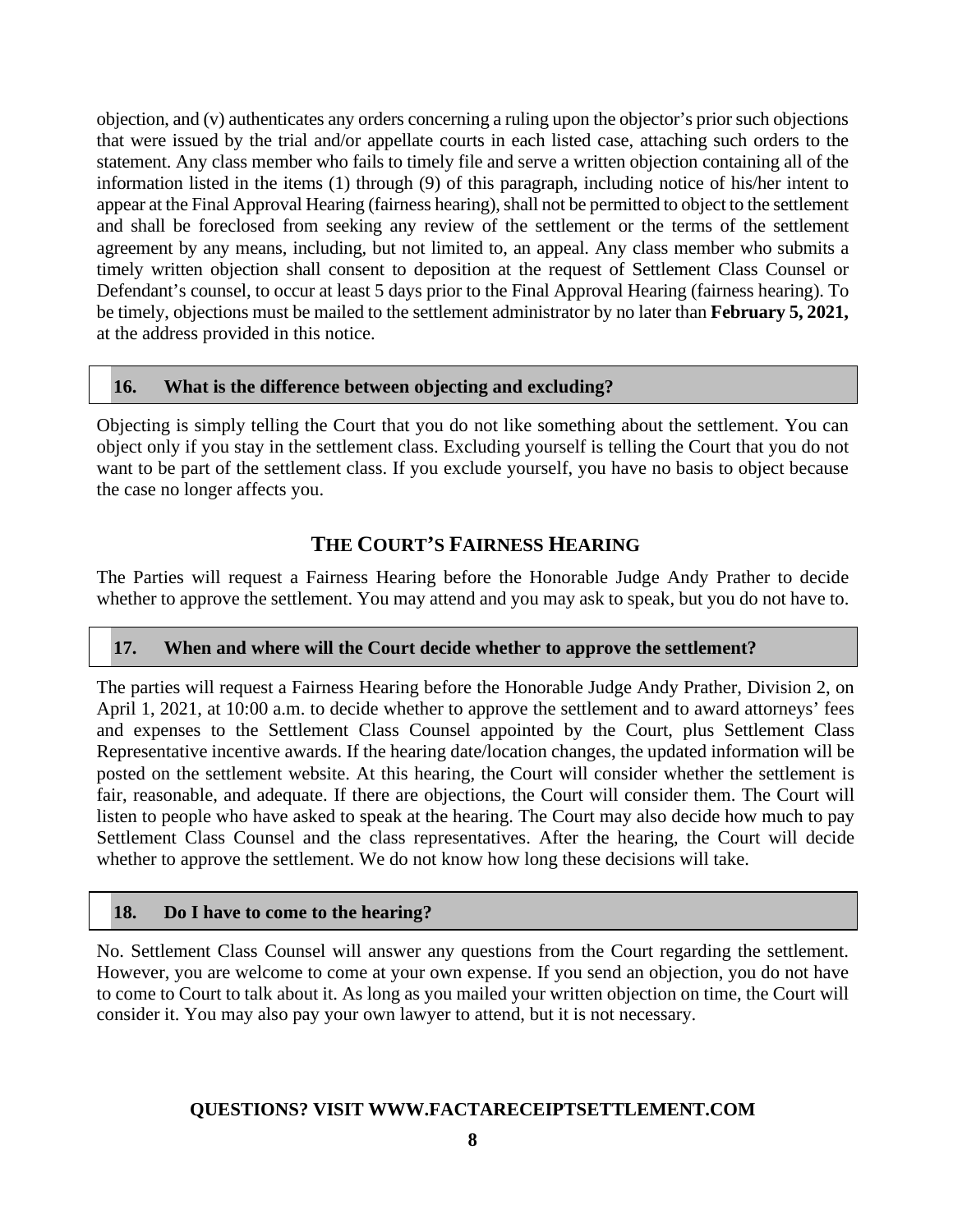#### **19. May I speak at the hearing?**

You may ask the Court for permission for you or your lawyer to speak at the fairness hearing. To do so, you must send a letter saying that it is your "Notice of Intention to Appear in *Nowe, et al. v. Essex Technology Group, LLC*, Case No. SC 2020 CV 694." Be sure to include your name, address, telephone number, and your signature. If your lawyer intends to speak at the fairness hearing, your letter must also include the name, address, and telephone number of your lawyer. Your Notice of Intention to Appear must be mailed to the Settlement Administrator and postmarked no later than February 5, 2021**:** 

> Bargain Hunt Settlement c/o Settlement Administrator PO Box 42546 Philadelphia, PA 19101-2546

You cannot speak at the fairness hearing if you excluded yourself.

## **IF YOU DO NOTHING**

#### **20. What happens if I do nothing at all?**

If you do nothing, you will not receive a monetary benefit from this settlement. But, unless you exclude yourself, you will not be able to start a lawsuit, continue with a lawsuit, or be part of any other lawsuit about the legal issues in this case for any of the released claims described above. You will also be bound by all of the Court's orders and judgment in this lawsuit.

## **GETTING MORE INFORMATION**

#### **21. Are there more details about the settlement?**

This notice summarizes the proposed settlement. More details are in the settlement agreement. You can get a copy of the settlement agreement from the settlement website or by writing to the settlement administrator at:

> Bargain Hunt Settlement c/o Settlement Administrator PO Box 42546 Philadelphia, PA 19101-2546

#### **22. How do I get more information?**

You can visit the settlement website at www.FactaReceiptSettlement.com, where you will find answers to common questions about the settlement, a claim form, plus other information. You may also call 1-833-913-4213 or call or write Settlement Class Counsel at the addresses below: